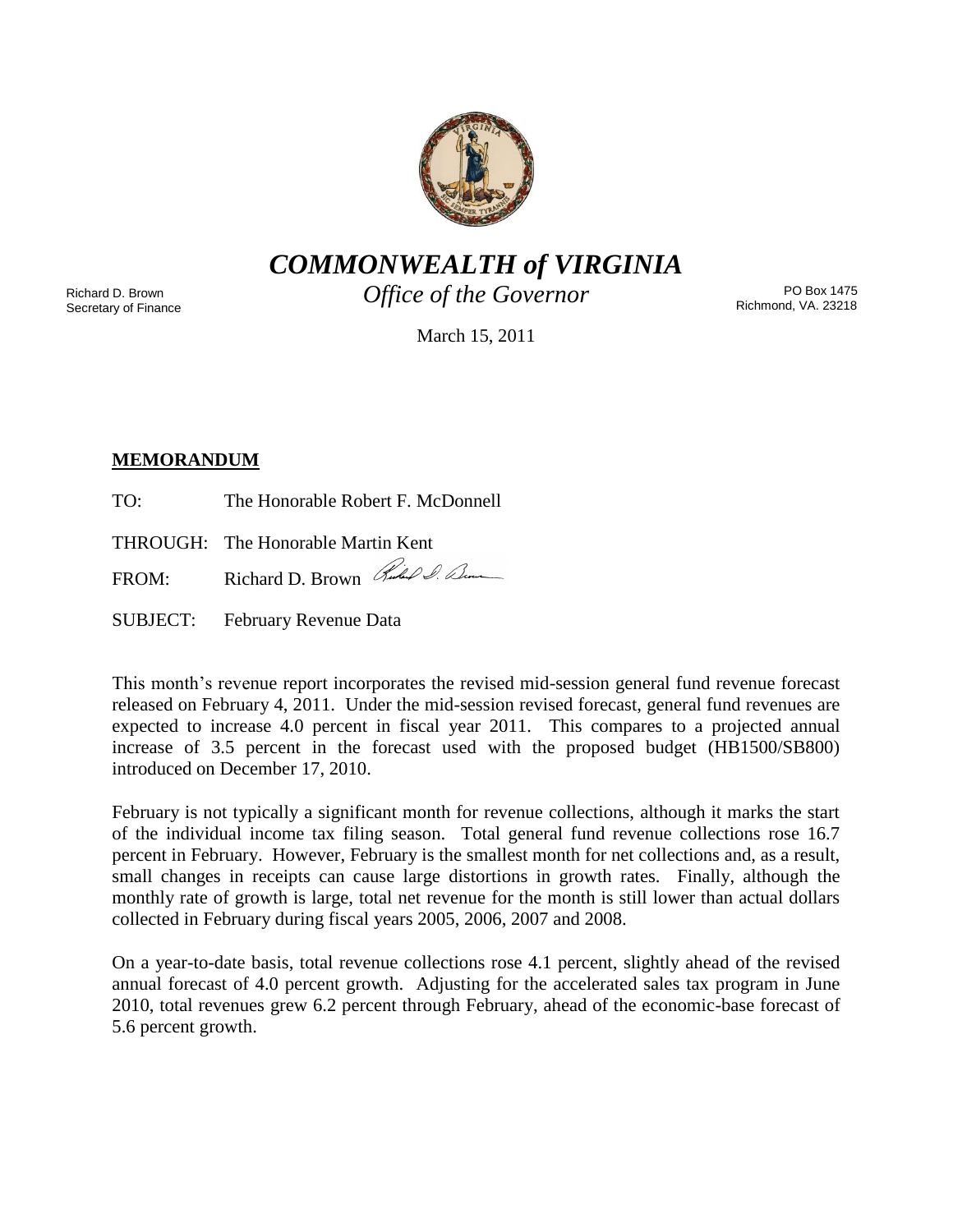March 15, 2011 Page 2 of 5

## **National Economic Indicators**

Most national indicators suggest that the economy should see stronger growth in 2011. Consumer and business confidence are improving, and the December tax package should enhance confidence through a payroll tax cut for consumers and increased business incentives.

- According to the second estimate, real GDP grew 2.8 percent at an annualized rate in the fourth quarter of 2010, up from 2.6 percent in the third quarter. This marked the sixth consecutive quarter of growth since the recession officially ended in June 2009.
- Labor market conditions are also improving. Payroll employment rose by 192,000 jobs in February, below expectations, but still a substantial gain. The modest gains in both January and February were revised upward by a combined 58,000 jobs. February marked the fifth consecutive monthly increase in employment. In a separate report, the unemployment rate fell to 8.9 percent in February.
- Initial claims for unemployment decreased by 20,000 to 368,000 during the week ending February 26, while the four-week moving average fell from 391,000 to 388,000, boding well for labor market conditions. Layoffs are declining and the current level of claims is consistent with sustained declines in the unemployment rate typically seen when coming out of a recession.
- The Conference Board's index of leading indicators rose 0.1 percent in January, its seventh consecutive monthly increase. Although the increase in the index was very weak, it is likely that bad weather provided a temporary drag on growth.
- The Conference Board's index of consumer confidence rose from 64.8 to 70.4 in February, reaching its highest level since February 2008. Both the expectations and current conditions components increased in February, with the expectations component again leading the gain. This was the fifth consecutive gain in the index, which has now moved above 70 for the first time since early 2008, when consumers realized a recession was underway.
- Strength in the manufacturing sector continues to gain momentum. The Institute of Supply Management index rose from 60.8 to 61.4 in February, its highest level since May 2004.
- The CPI increased 0.4 percent in January from the previous month. The index stands 1.6 percent above January of last year. Core inflation (excluding food and energy prices) rose 0.2 percent in January, and has increased 1.0 percent from January 2010.

## **Virginia Economy**

This month, the Virginia Employment Commission will release re-benchmarked employment data for calendar years 2009 and 2010, and a slight downward revision is expected. A brief review of the revision will be included in the March revenue letter.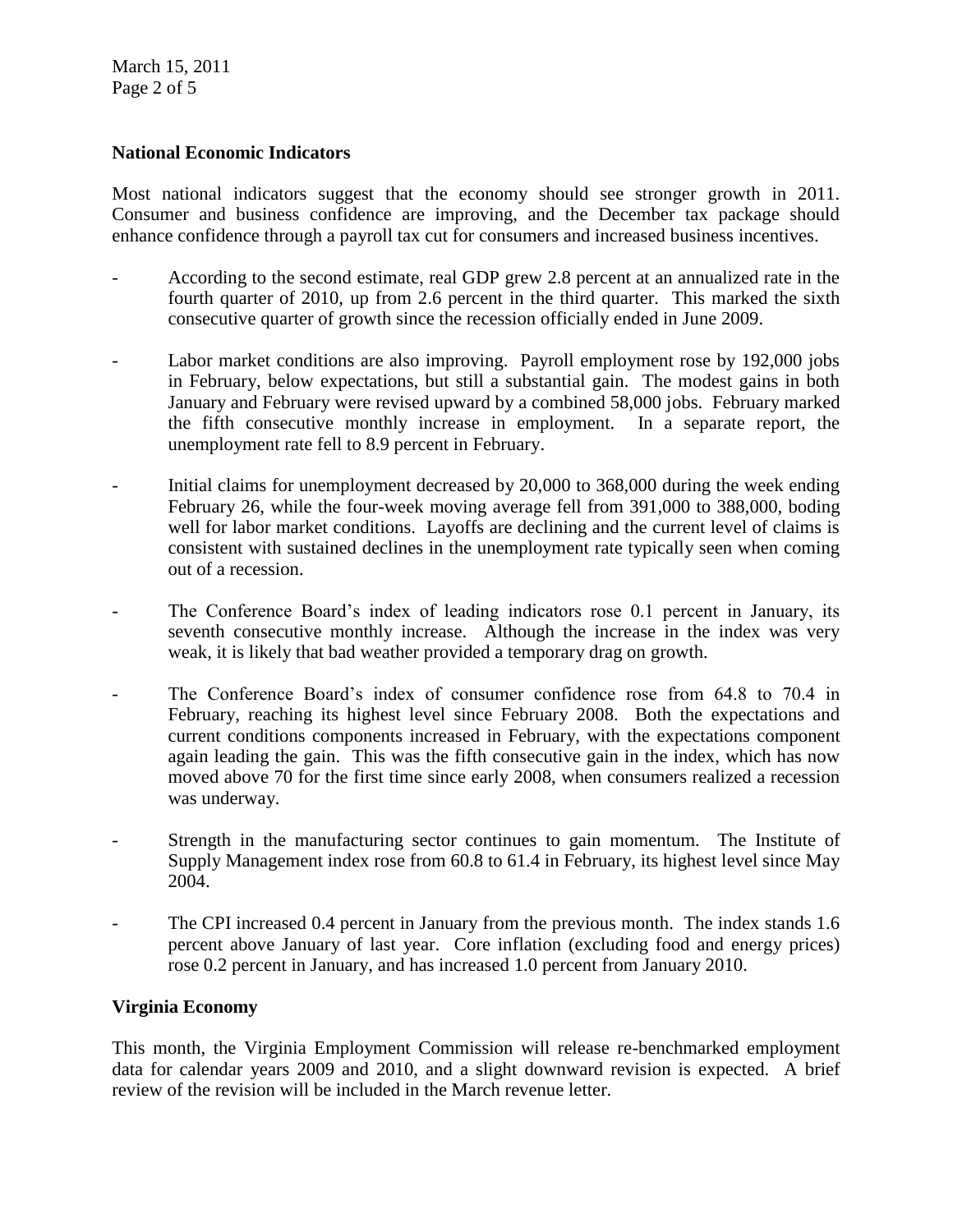The Virginia Leading Index rose 0.6 percent in January, its third consecutive monthly increase. All of the components improved in January, and the Leading Index rose in all eleven Virginia metro areas.

## **February Revenue Collections**

Total general fund revenue collections rose 16.7 percent in February. The monthly increase was driven by solid growth in withholding and sales taxes. On a year-to-date basis, total revenue collections rose 4.1 percent, slightly ahead of the annual forecast of 4.0 percent growth.

*Net Individual Income Tax (66% of general fund revenues)*: Through February, collections of net individual income tax rose 6.9 percent from the same period last year, trailing the annual estimate of 7.2 percent growth. Performance in each component of individual income tax is as follows:

*Individual Income Tax Withholding (65% of general fund revenues)*: Collections of payroll withholding taxes grew 10.6 percent in February, in part due to a favorable comparison with last February. This marked the tenth consecutive month of growth in this source. Year-to-date, withholding collections grew 5.8 percent compared with the same period last year, ahead of the revised annual growth rate of 4.3 percent. Year-todate growth is expected to moderate next month because March last year was an exceptionally strong month as withholding collections increased 18.2 percent.

*Individual Income Tax Nonwithholding (14% of general fund revenues)*: February is not typically a significant month for nonwithholding collections. A total of \$39.4 million was collected in February, compared with \$33.4 million in February of last year.

To date, about 40 percent of the nonwithholding forecast has been collected. Collections are running flat with the same period last year, behind the revised annual estimate of 8.5 percent growth. The majority of the remaining collections in this source will occur in April and May, with both final payments for tax year 2010 and estimated payments for the current year due May 1.

*Individual Income Tax Refunds*: As the main filing season got underway, \$385.5 million in refunds were issued in February compared with \$397.1 million last February. Year-to-date, refunds are 8.1 percent behind the same period last year, ahead of the estimate of a 4.9 percent decline. Although the number of refunds issued reflected about 10 percent more filers, the average check size is down, resulting in a lower net amount of refunds for the month. However, the results for this source may be impacted by the IRS' delay in accepting itemized returns for processing until February  $14<sup>th</sup>$ .

*Sales Tax (20% of general fund revenues)*: Collections of sales and use taxes, reflecting January sales, rose 6.4 percent in February. February receipts include post-holiday sales and gift card purchases, completing the holiday shopping season. Taken together, collections of sales tax in December through February – which reflect taxable sales for November through January –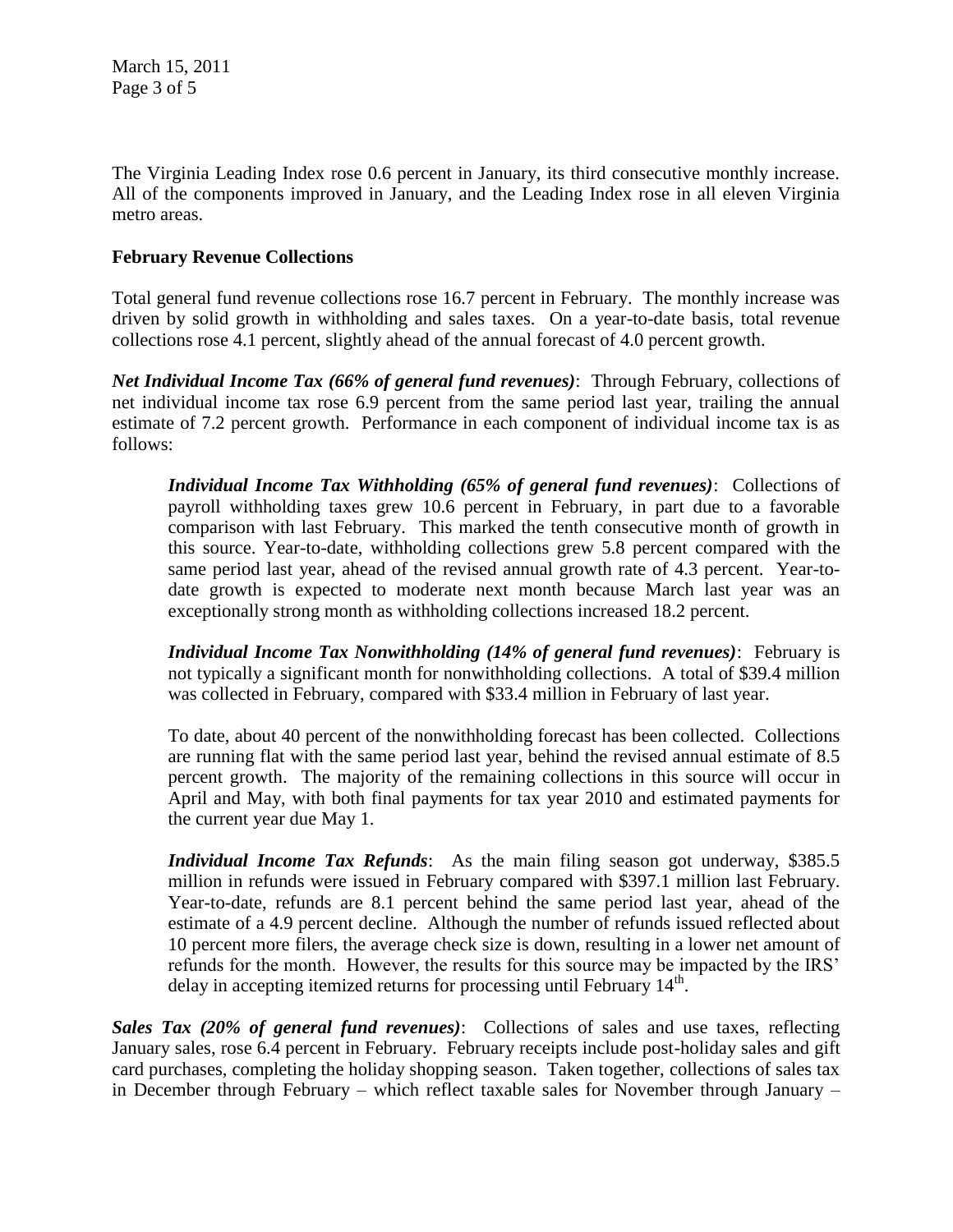grew by 2.8 percent. The forecast anticipated a 3.0 percent increase for the holiday shopping season.

On a year-to-date basis, collections have fallen 5.0 percent, trending toward the revised annual estimate of a 2.2 percent decline. The year-to-date decline is due to the accelerated sales tax program in fiscal year 2010, which required dealers to remit July payments in June. Adjusting for this and other policy initiatives, including amnesty and the modified dealer discount, sales tax collections have grown by 4.7 percent year-to-date, close to the economic-base forecast of a 4.8 percent increase.

*Corporate Income Tax (5% of general fund revenues)*: Collections of corporate income tax were \$11.0 million in February, compared with a decline of \$15.7 million last February a year ago. Last year collections during February were adversely affected by refund activity. On a year-to-date basis, collections in this source have increased 4.4 percent, ahead of the revised annual estimate of a 3.1 percent decline.

*Wills, Suits, Deeds, Contracts (2% of general fund revenues)*: Collections of wills, suits, deeds, and contracts – mainly recordation tax collections – rose 8.2 percent in February, the seventh consecutive month of growth in this source. On a year-to-date basis, collections are up 1.6 percent, ahead of the revised forecast of a 5.6 percent decline.

*Insurance Premiums (2% of general fund revenues)*: Monthly growth in this source is distorted due to the timing of refund issuance. Last year, \$63.0 million in refunds were paid in January, while \$38.7 million in refunds were paid in February this year. For the fiscal year todate, net insurance premiums tax collections are \$53.8 million compared with \$19.2 million during the same period last year.

## **Other Revenue Sources**

The following list provides data on February collections for other revenue sources:

|                                  | <b>Year-to-Date</b> | Annual<br><b>Estimate</b> |
|----------------------------------|---------------------|---------------------------|
| Interest Income (1% GF revenues) | $-33.0\%$           | $-20.7\%$                 |
| ABC Taxes (1% GF revenues)       | 2.5%                | 1.2%                      |

*Note: Interest was allocated in accordance with Section 3-3.03 of Chapter 874, 2010 Virginia Acts of Assembly.*

*All Other Revenue (3% of general fund revenues)*: Receipts in All Other Revenue grew 3.7 percent in February – \$27.6 million compared with \$26.6 million last February. A significant increase in fines, forfeitures, and fees was offset by weakness in public service corporations. For the fiscal year, collections of All Other Revenue grew 10.7 percent, ahead of the annual estimate of 3.6 percent growth.